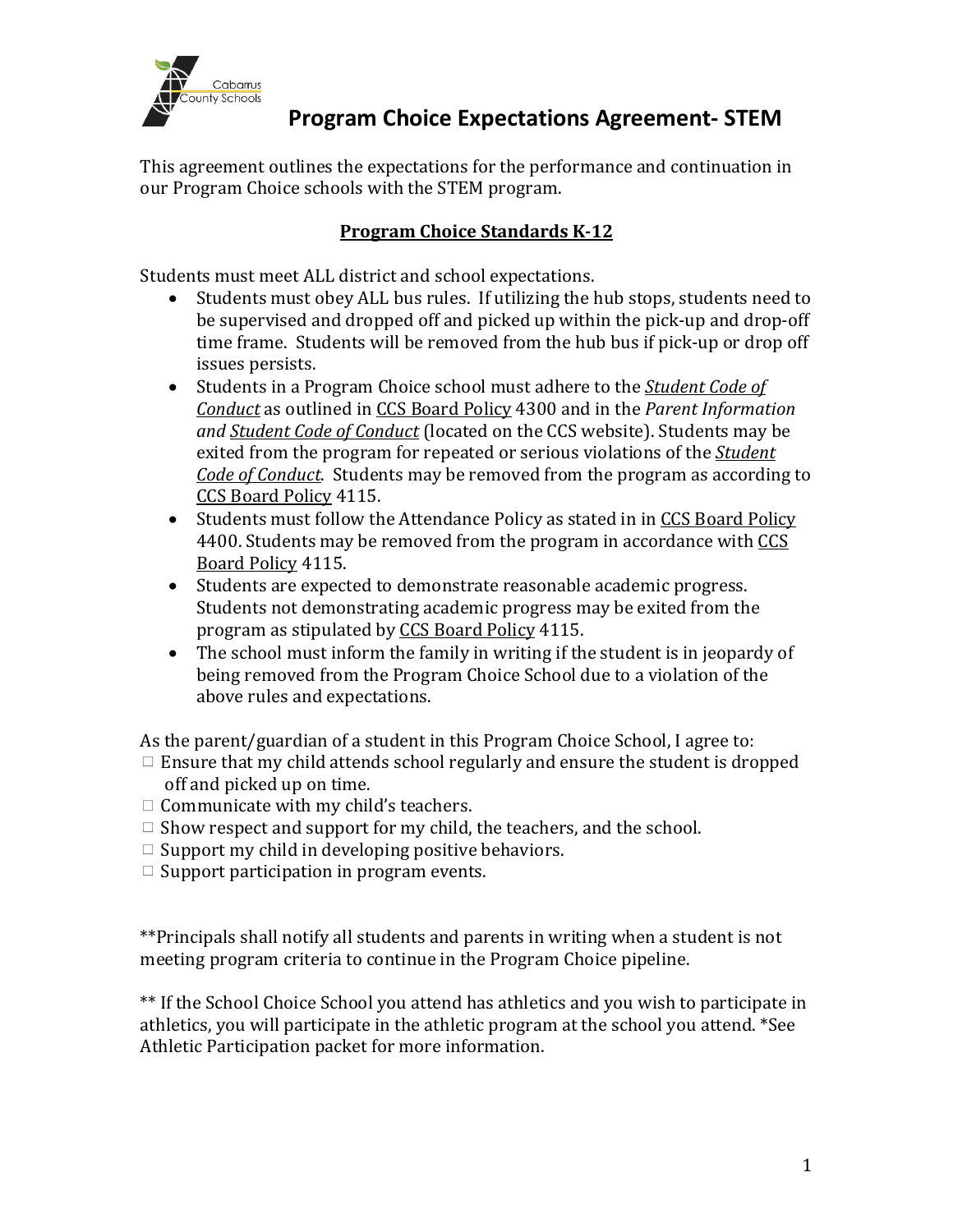

# **Middle School Expectations**

## **Academic Criteria**

*To be admitted* into the STEM program as a magnet student, the following criteria must be met:

- Requirements when submitting a Renewal or Application:
	- $\circ$  6<sup>th</sup> Grade Applicants Students must have a level 3 or above on their 4<sup>th</sup> grade Math and Reading EOG.
	- $\circ$  Students coming from a CCS STEM Elementary School can apply through the exception process. The exception process allows Program Choice to obtain a teacher checklist for students with a level 1 or 2 on their Math and/or Reading EOG.
	- $\circ$  7<sup>th</sup> and 8<sup>th</sup> Grade Applicants Students must have a level 3 or above on their previous year's Math and Reading EOG.
	- $\circ$  Students not enrolled in CCS must score 75% or higher on a nationally normed test.
- At the end of the school year, students that have gone through the **Renewal or application process must have:** 
	- Math Score: Must score a 3 or above on the  $4<sup>th</sup>$  and  $5<sup>th</sup>$  grade math EOG
	- Reading Score: Must score a 3 or above on the  $4<sup>th</sup>$  Reading EOG (there is currently no 5<sup>th</sup> grade requirement because of delayed scores).

\*Current CCS students enrolled in an Elementary School STEM program who meet the entrance criteria will have priority placement in the middle school STEM program.

#### Any student not meeting expectations will return to his/her home school if: A student does not meet the behavior and attendance standards as listed in CCS Policy

4154. 

# **High School Expectations**

Below are additional and specific expectations for high school Program Choice.

## **Athletics and Extracurricular**

Upon acceptance into High School Program Choice School, students acknowledge they have established their athletic and extracurricular eligibility for the entire school year at that Program Choice School. Under extraordinary circumstances a hardship request may be filed with the Superintendent/Superintendent's designee.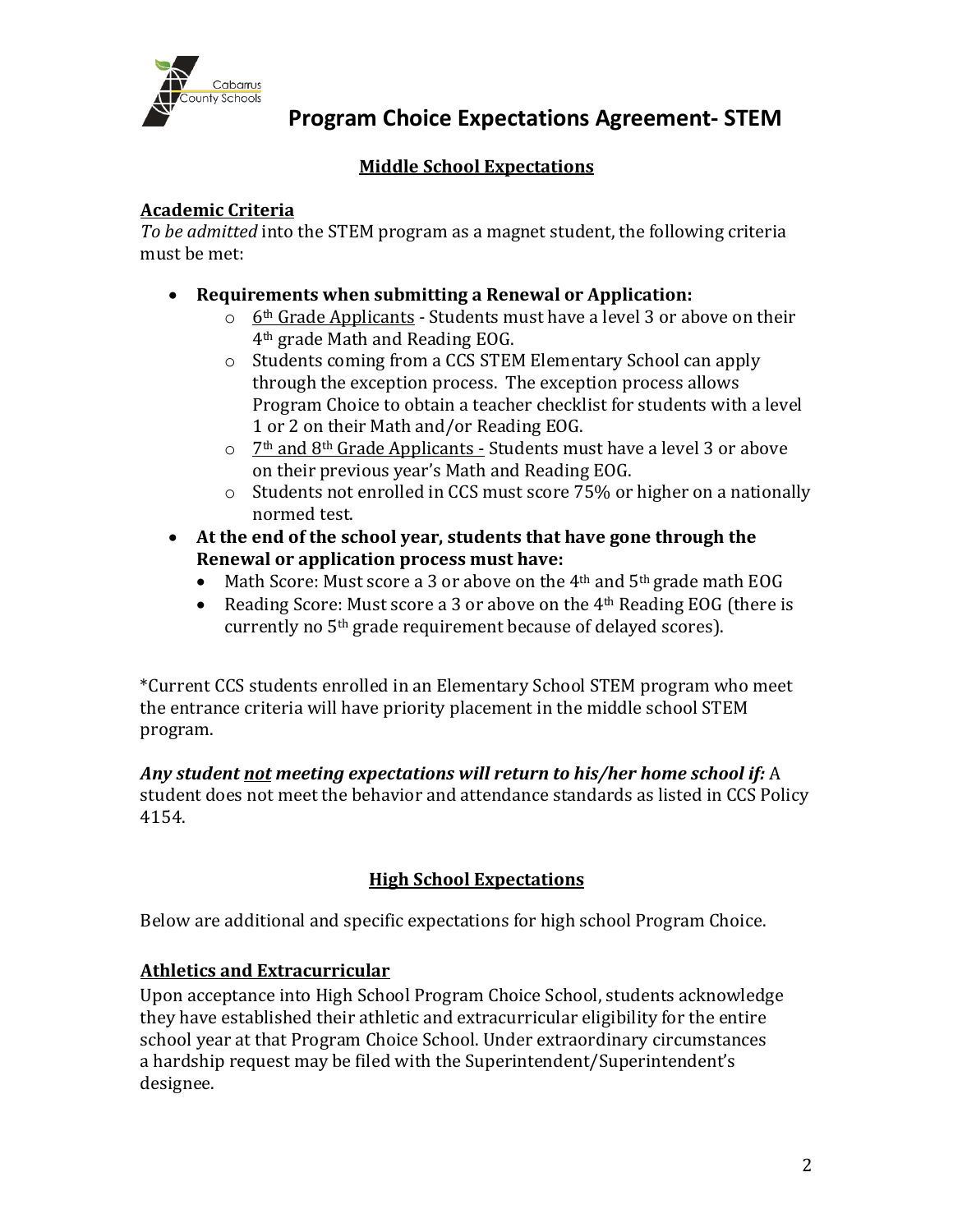

### **Interventions**

Over the course of the year, students who are in danger of not maintaining academic progress may receive academic interventions such as, but not limited to:

- Notification of academic probation -before the finalization of grades each quarter and/or before the semester ends
- Student and/or parent conferences
- Mentoring
- Before and/or after school tutoring with a teacher or peer
- Meetings with counselor
- Small group instruction
- Organizational and behavioral contracts
- Homework intervention block

#### **Academic Criteria**

To be admitted into the STEM program at CCHS and NCHS, students must meet the following criteria:

#### • Requirements when submitting a Renewal or Application:

- $\circ$  Students must have a level 3 or above on their 7<sup>th</sup> Grade Math and Reading EOG.
- $\circ$  Students coming from CCS STEM Middle School can apply through the exception process. The exception process allows Program Choice to obtain a teacher checklist and/or use course grades for Math and Reading that are above 80%.
- At the end of the school year, students that have gone through the **Renewal or application process must have:** 
	- **Math Requirements**
		- $\circ$  Must score a 3 or above on the 7<sup>th</sup> and 8<sup>th</sup> grade Math EOG
	- **Reading Requirements**
		- $\circ$  Must score a 3 or above on the 7<sup>th</sup> grade Reading EOG (there is currently no  $8<sup>th</sup>$  grade requirement because of delayed scores).

Students not enrolled in CCS must score 75% or higher on a nationally normed test.

*Current CCS students enrolled in a Middle School STEM program who meet the* entrance criteria will have priority placement in the high school STEM program. *To continue* in the high school STEM program, students must meet the following criteria: